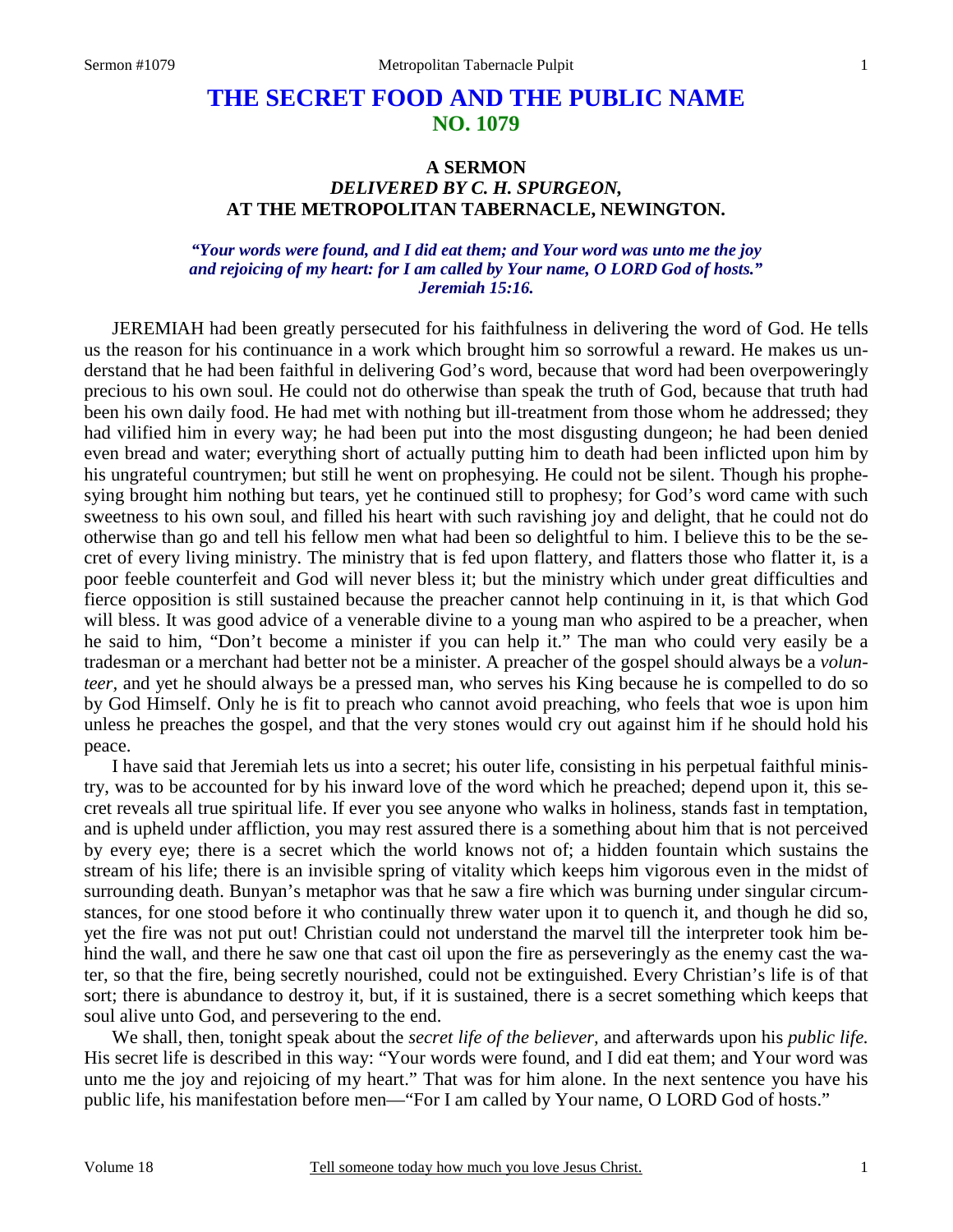**I.** Now observe that in the description of Jeremiah's SECRET LIFE which consists of his inward reception of the word of God, (which description will answer for ourselves), we have three points—*the finding of God's word, the eating of it, and the rejoicing in it with all his heart.* 

First, you have *the finding of it*—"Your words were found." Now we have not to find God's word as Jeremiah had, by waiting until the Spirit of God reveals fresh truths of God, for the Spirit of God now reveals no fresh truth to us. He takes of the things of Christ—the things which are revealed in the Scriptures, and opens them and applies them to us. We are not to expect any addition to the sacred canon; the Bible is finished, and there shall be nothing added to it; we have not to find God's word, therefore, in that respect. If any man comes to me and says, "I have God's word for you"; if he speaks not according to this Bible, you may know at once that he is a liar, and that his utterance is a vain imagination. Yes, though he should come with pretended miracles, and should boast proudly of his visions, yet is he to be rejected, for Holy Scripture is the mind of God, and novelties are the fancies of men! And, therefore, when we use the term "finding" God's word, we must use it rightly, and our meaning will be mainly contained in the following senses—

First, we *read the word.* Here it is: God's word is all here, and if we would find it, we must read it earnestly. Let me commend to you the frequent reading of the word of God. Young people would do well to form the habit of reading a chapter every day, not as a form, but with a sincere desire to understand what they read. If they continue to do so till life's latest hour, they will not regret it; the lack of habitual reading of Holy Scripture by professedly Christian people is very much to be regretted. If you trust yourself to read the word only when it is convenient for you, it will very often happen that day after day will pass without a passage of Scripture having been read at all! But if you make it a point that such a time shall be set apart for the reading of a chapter, and keep to it, it will be well for you. Of course the habit of setting apart any time is not binding; bone of us may say to his brother or sister, "You ought at such an hour to read the Scriptures," for we are not under legal bondage, neither are we to judge our brethren. But, though not binding, I believe it to be very profitable, and as proper a thing as appointing regular times for meals! As the habit of having a time for prayer is good, so also is the habit of reading the Scriptures; yet it is a mischievous practice to read a great deal of the Bible without time for thought—it flatters our conceit without benefiting our understanding. The practice of always reading the Bible in scraps is also to be avoided. I recommend the student of Scripture to read through a whole Bible carefully; as with a poem, we could not get the spirit and sense of the poet by reading a stanza here and there, so you cannot expect to discover the drift of Bible teaching by taking a verse or two here and there. The Bible is divided into many books, and I would recommend you all to read through a book carefully and prayerfully, and get the general run, and catch the drift of the author, and so endeavor to perceive the mind of God. But at the same time, remember that like every other valuable book, the Bible needs diligent and prayerful reading! Surface-skimming is of little use. Some go through the Bible just as a traveler may be whirled through a country in a railway carriage; he will know very little, indeed, about that country, though he may traverse it from end to end. He only sees a little of it out of the window, and the conclusions he may come to will be very poor ones, and utterly unreliable. And to go whirling through a chapter of Scripture, as it were, at railway speed, is of little or no service to the mind.

I recollect an Arminian brother telling me once that he had read the Scriptures through 20 or more times, and could never find the doctrine of election in them! He added he was sure he would have done so if it had been there, for he read them on his knees. I said to him, "I think you read them in a very uncomfortable posture, and if you had read them in your easy chair, you would have been more likely to understand them." Pray, by all means, and the more the better, but it is a piece of superstition to think there is anything in the *posture* in which a man puts himself in reading! And as to reading through the Bible 20 times without having found anything about the doctrine of election, I said, "The wonder is that you found anything at all! You must have galloped through them at such a rate that you were not likely to have any intelligible idea of what the meaning of the Scriptures was at all." If but once in that man's life he had taken the Scriptures and really desired to know their meaning, and had weighed them deliberately, and studied them verse by verse, and word by word, I think he would have been far more likely to find what was the true meaning of the words which the Holy Spirit has used.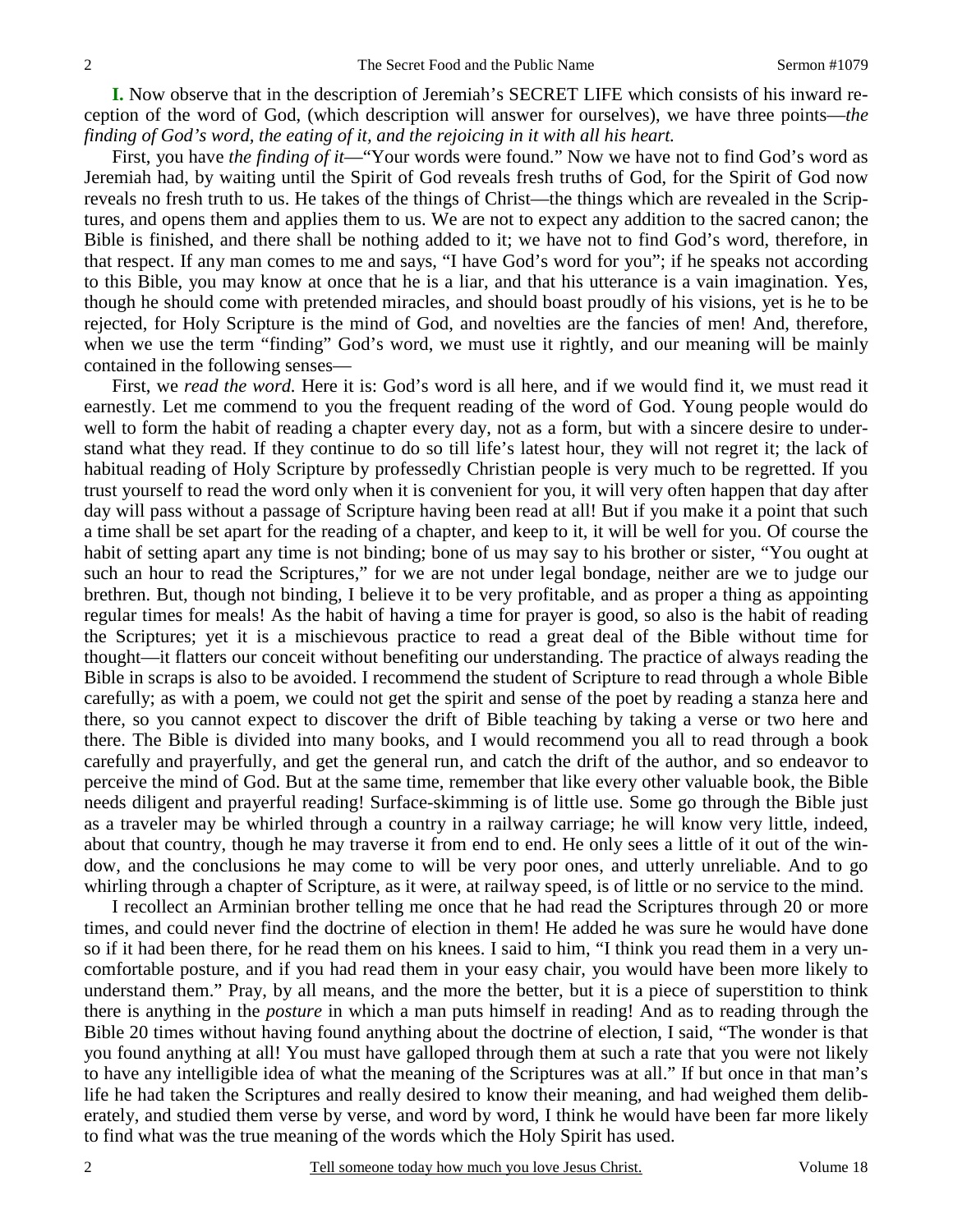3

But, to come back to our subject—we need more Bible reading. I shall not, tonight, speak of those who waste their time in reading works of fiction though there are innumerable hordes of time-destroying volumes that come pouring forth from the press. I fear that even our religious literature, the best of it, has in some measure kept men from the word of God itself. I should like to see all the good books themselves burnt, as well as the bad books of Ephesus, if they keep men from reading Holy Scripture for themselves! Here is the well of purest gospel undefiled; it springs up in this precious volume with unequalled freshness and sweetness. We, who write upon it, hand out that same sweet water to you in our own cups and goblets, but to some extent all our vessels are defiled! There is, in the purest intellect, some measure of error, and the living water which we hand out to the people must in some measure participate in our imperfection. Do not be content to drink from our small pots and our chalices, but come and put your lips right down to where the living water, with all the self-sufficient fullness of the eternal deeps, comes welling up from the very heart of God! This is the way to find the word of God—to read it yourselves, to read it from the Bible! If you can read it from the original books, so much the better, but if you cannot, be thankful that you have as good a translation as that which is to be found in every Englishman's house! Be sure you read it until you can say, "Your words were found."

But we have not found God's word when we have read it unless *we add to it an understanding of the word.* The mere words of Scripture are no better than any other words, only as far as they contain a holier and nobler sense. It is man's superstition to think a text is more because it is in the Bible than anywhere else—I mean the words of the text; the mere *sound*. Yet I have known a great many who, when they have just repeated a text of Scripture, or read a text of Scripture, think that something good is done! Why, dear friend, you need to get the *meaning*—the inner sense. Nuts must be cracked, so must Scripture—you must get out the meaning, or you have got nothing! Marrow bones, who can feed on them? Split them, take out the marrow, and *then* you have luscious food! Merely verbal utterances, even though they are the utterance of the Holy Spirit, cannot feed the soul; it is the *inward* meaning, the truth that is revealed which we should labor after. Too often we stick in the letter, and advance not to the soul of divine truth. Pray, dear friends, as you read the Scriptures, that God may illuminate you; ask that you may not read in the dark as many do, who therefore stumble at the words in disobedience. The best interpreter of a book is generally the man who wrote it; the Holy Spirit wrote the Scriptures, so go to Him to get their meaning, and you will not be misled! Oh, when shall the time come when every Christian shall say, "By the grace of God I read the Scripture, and I am enabled by the Holy Spirit to mark it, to learn it, and to understand it; I earnestly labor to know what God means by what He has said, as far as the human intellect can understand His meaning"?

To find God's word, however, means more than this. I think it means sometimes *the discovery of select and appropriate words to suit our case.* "Your words were found." You know when you have lost your key, and your cupboard or your drawer cannot be opened? What do you do? You send for a locksmith, and he comes in with a whole bunch of keys. First he tries one; that does not fit. Then he tries another—that will not do; and the good man perseveres, perhaps with 20 keys—it may be with 50, but at last he gets the proper key which springs the lock, and he opens your treasure for you! Now Scripture to us is much of the same nature; we have many promises in the time of trouble, and it is a great blessing to find the promise that suits our case. We turn them all over and say, "Well, that is a precious promise, but then I am not exactly in that condition; that is a choice word, but then I do not think I can lay claim to it; and then again, this third passage is very cheering, but it is evidently not spoken to a person in my position." At last you find one, and you say, "Ah, this is the word spoken to a person of my character—in my condition of soul. My God, now apply this to my heart with Your power, and make this truth be to my soul comforting and cheering; Your words are found; I have found the divine utterance which emphatically pertains to me." And truly, dear brothers and sisters, if we desire to find a word of God that would suit us, we need never be long in searching if we seek sacred direction. We have come to a point, perhaps, in life, where two roads meet, and neither of them seems to diverge from the straight path. And yet we feel solemnly that in a moment we may change the whole current of our life from peace to sorrow by making a mistake. Kneel down at the crossroads, and cry, "Lord lead me," and then go to the Bible, and ask that the proper guidance for this condition may be indicated by the written word, and you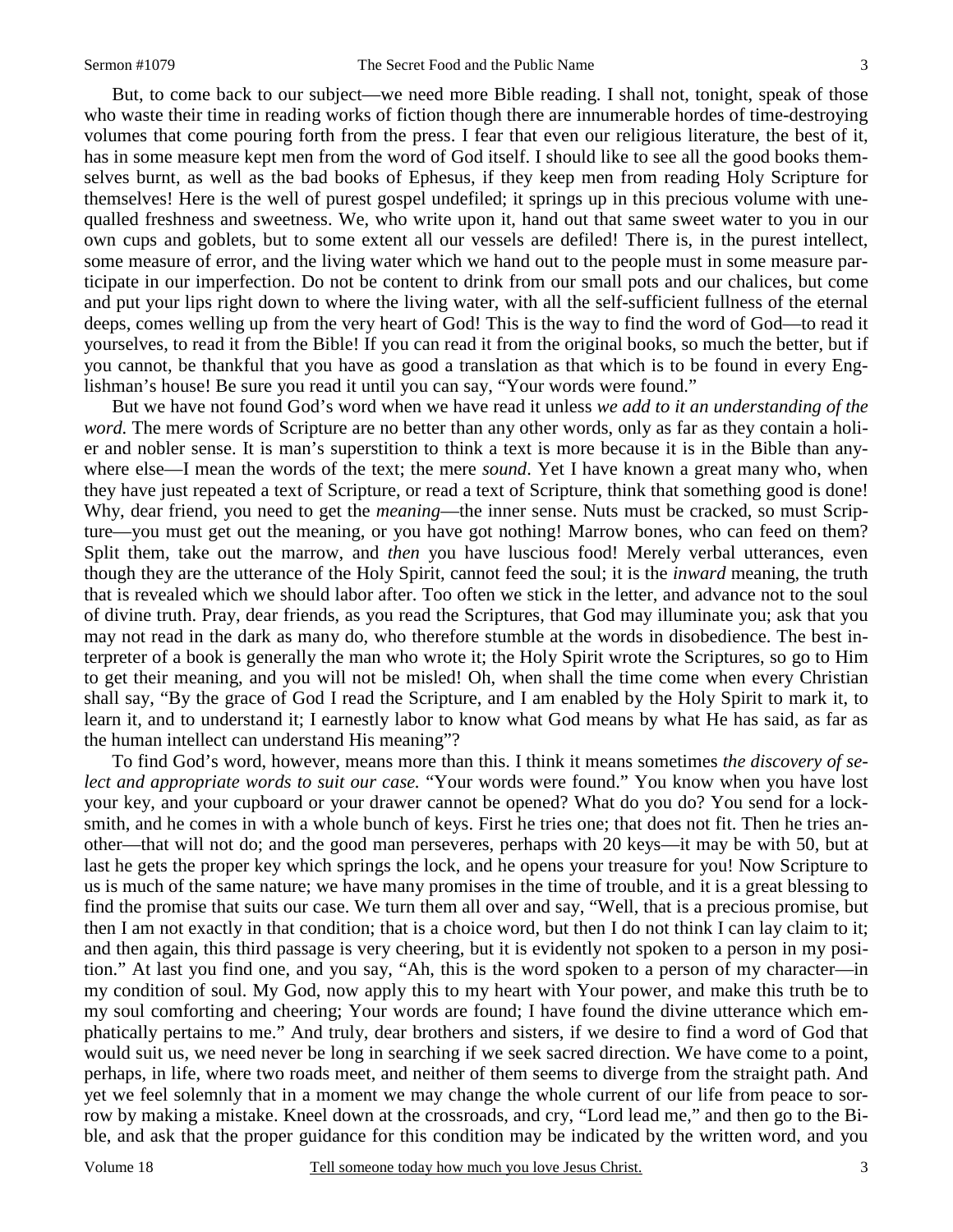shall often find a text leap out of Scripture to you, seizing your soul with loving violence, and drawing you into the appointed path! I do not mean by this the idle and wicked practice of opening upon texts as a sort of lottery, but a far higher and more spiritual matter by far! The Holy Spirit still remains for us, and is the Urim and Thummim of the Christian Church, even as Providence is the pillar of cloud and fire. "'Your words were found'—I went to You and to Your Bible for them, that I might be guided and comforted by them; and I was guided to, and guided by the appropriate text for the occasion."

At the same time, in opposition, or in favor of this remark, let me say it looks to me as if Jeremiah made no selection at all in another sense—"Your words were found." They were Your words, all of them, and I did eat them; no matter what the words were; were they bitter words? I did eat them; they were my medicine. Were they sweet words? I did eat them; they were my consolation. Were they words of instruction? I did eat them; they were my daily bread. I did not find fault with doctrinal truth, for I found it among Your words. On the other hand, were they words of precept? I did not say, "I do not need to be legal; I hate the very word *duty*. No, but when I found Your words, if they were precept words, I did eat them. There were some of Your words, that in the face of them, threatened me; they rebuked me; they humbled me; they spoiled my beauty; they laid me in the dust, but these very words I loved, because, "I felt that faithful were the wounds of a friend." I laid bare my breast to these lances; I asked the good physician to use these sharp texts upon me. Now this ought to be our constant spirit searching for the text appropriate to the occasion, and yet willing that any Scripture and every Scripture should have its due effect upon our souls. Beware of picking and choosing in God's word! It is a very dangerous symptom when there is any portion of Scripture that we are afraid to read; if there is one single chapter in the Bible that I do not like, it must be because I feel it accuses and condemns me! My duty ought to be to face that chapter at once, and answer its accusation, and endeavor, as far as possible, to purify myself by God's help from that which the passage of Scripture condemns. Brothers and sisters read that passage most which stings you most! When I go to visit the aged or the sick, I generally know whereabouts the Bible will be marked with dog-ears, and thumbed, and rubbed. Of course one of the favorites is the chapter, "Let not your heart be troubled," and another—the 8<sup>th</sup> of Romans—"We know that all things work together for good to them that love God." And then, again, they are sure to read again and again the precious Book of Psalms; we are sure to find that the Saints have been there. And I cannot blame them; I think so many of the ripest saints would not have fallen into the habit if it had been a wrong one, but, at the same time, I pray you all to not be *afraid* to read, or *hesitate* to read, or be *slow* to read portions which are not comfortable—passages which are full of *rebuke*. We all need rebuke, and need it continually, and as soon as we find the word of God, whether we like it or not for the time, it is ours to receive it, and feed upon it by God's gracious help.

"Your words were found"; that is, *I felt I had got a hold of them;* I knew I had got them; I had discovered them—they were Your words to my inmost soul. Do you know there is a habit springing up in these times, when a passage of Scripture is quoted, to put the name of the author at the bottom, as, for instance, Isaiah, Paul, and Christ? Now I think the habit is a very absurd one, for the moment you read a verse of Scripture, you do not need to know who wrote it—you feel quite sure it is a Scriptural text. When a man quotes a text of Scripture, and puts the name of Christ at the bottom, you feel it to be a superfluity. You know Christ's words; there is a particular ring about them; there is a something golden in them that cannot be imitated by the utterances of other men. So it is with the whole of the word of God—we perceive by instinct that the words are the Lord's own! Perhaps we could not tell others why we know, but there is a peculiar majesty, a remarkable fullness, a singular potency, a sweetness in any word of God which is not discoverable, nor anything like it, in the word of man except that word of man is itself drawn directly from the word of God! Now we hear of some who try to take away from us God's word. "This book is not inspired," they say, "And that particular book is not authentic—this chapter; there is a dispute about it." And as for the whole of it, the gentry of these days tell us that there may be a *sort* of inspiration in it, and so on. Well sirs, the Bible shall be to you what you like. You shall treat it as you please, and you shall look upon it as a mere commonplace book if you will. But know this, that to us it is God's inspired teaching, infallible and infinitely pure! We accept it as the very word of the living God, every jot and tittle, not so much because there are external evidences which go to show its au-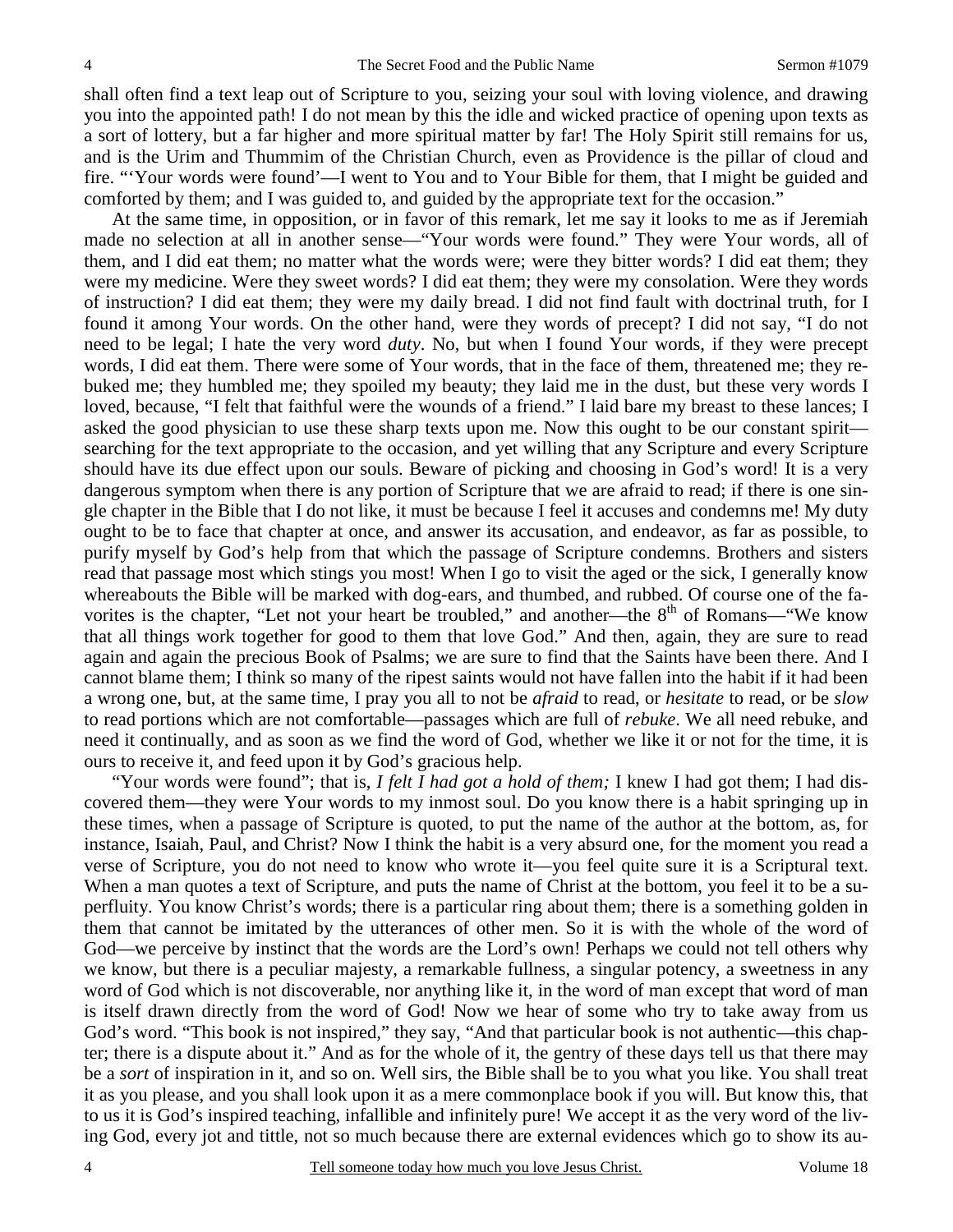thenticity—a great many of us do not know anything about those evidences, and probably never shall, but because we discern inward evidences in the words themselves! They have come to us with a power that no other words ever had in them, and we cannot be argued out of our conviction of their superlative excellence and divine authority! We have found the words of our heavenly Father—we know we have, for children know their own father's voice! When we speak God's truth, we speak what we know, what we have tasted and handled, and tested and proved!

Dear brothers and sisters, I have been rather lengthy upon this first and most important matter of finding God's word, and I will tell you why. I have dwelt thus fully upon it because it is just this which is the secret of the thorough Christian life in all its departments. Jeremiah would not have been so bold a preacher if he had not thus found God's word. If you hold God's word with a loose hand; if you are an inattentive reader; if you are a superficial believer; if you have loose views about the authority of divine revelation, you will be lax in everything else—you will be loose in your obedience to the precept, in your love to the doctrine, and in your hope in the promises. It stands to reason if the word of God is not God's word to you, it will not comfort you to the same extent as it did Jeremiah, and neither will you obey it with the same reverence, or teach it with like perseverance. If you do not attach reverence and divinity and inspiration to the word of God, it will not yield to you the force and power which it ought to yield, and your whole life will suffer. Thus much upon the finding of God's word.

*A second view of the inner life* must now be considered. "Your word was found, and I did eat it." The surest way to preserve the truth of God is to put it into the casket of the soul—to enclose it in one's inner man. "I did eat it." By that term is signified, first, the *prizing* of God's word. When Jeremiah received a sentence which he knew came from God's mouth, he prized it; he loved it so that he ate it. He could not lay it aside; he did not merely think of it; he loved it so that he put it into his very self! Oh, when we get God's truth, do not let us love it so little as to shelve it by saying, "I accept it formally as belonging to the Articles of the Church of which I am a member." No! Let us prize it so that we may say, "I must carry it about me, no, better than that, I must carry it *in* me; it is meat and drink to me." "I did eat it."

The term eating implies, moreover, that *he derived nourishment from it.* The food we eat, if it is fit for eating, nourishes and supports us. So when a man reads God's word as he ought to do, he feeds upon it, and finds in it a something that makes him a better man, a stronger man, more bold in holy service, and more patient in submission to God's will. It is delightful to sit down and suck the soul out of a text, to take it and feel that not the letter, only, but the inner vitals of the text are our own, and are to be received into the very nature of our spirit to become assimilated with it! Many foolish persons, when they come to the Lord's Table, imagine that in eating the bread, and drinking the wine there is some eating of the flesh, and drinking of the blood of Christ in a corporeal manner. But those who understand the mysteries know that eating the flesh of Christ signifies *considering*, *meditating,* and *feeding* upon the truth of God that Christ was incarnate, was of our nature, and is *still* partaker of the nature of man! The Humanity of Christ becomes food for our souls, and *that* is the meaning of eating His flesh! So, when we drink the wine, the atonement, the sufferings of Christ are thought upon, weighed and considered—and these become food for our *faith*, our *gratitude*, our *love*, our *confidence*, and *holiness*. So, too, with every truth of God—we are to feed upon it; we are not merely to accept the statement as being true, but we are to get out of it that abolishment for our inner man which God intended it should render. "Your word was found, and I did eat it." It is a very different thing from saying, "Your word was found, and I did admire it," or, "Your word was found, and I did criticize it," or, "Your word was found, and I did divide it, and make a sermon of it." That is a minister's temptation; but, "Your word was found, and I did eat it"; I said to my soul, 'Here is something to make you better, to make you more Christ-like, something to help you in your struggle against sin.'" Brothers and sisters let us use the word for that purpose! By the help of God's blessed Spirit, let us eat it as our everyday food, the bread and the salt, the wine and the water of our life!

But the figure of eating means more, *it sets forth an intimate union*. That which a man eats gets intertwined with his own self, his own personality. The body is built up from the elements which are received in the form of food. So the man, the real man—the *soul* is made up of the truth which he lives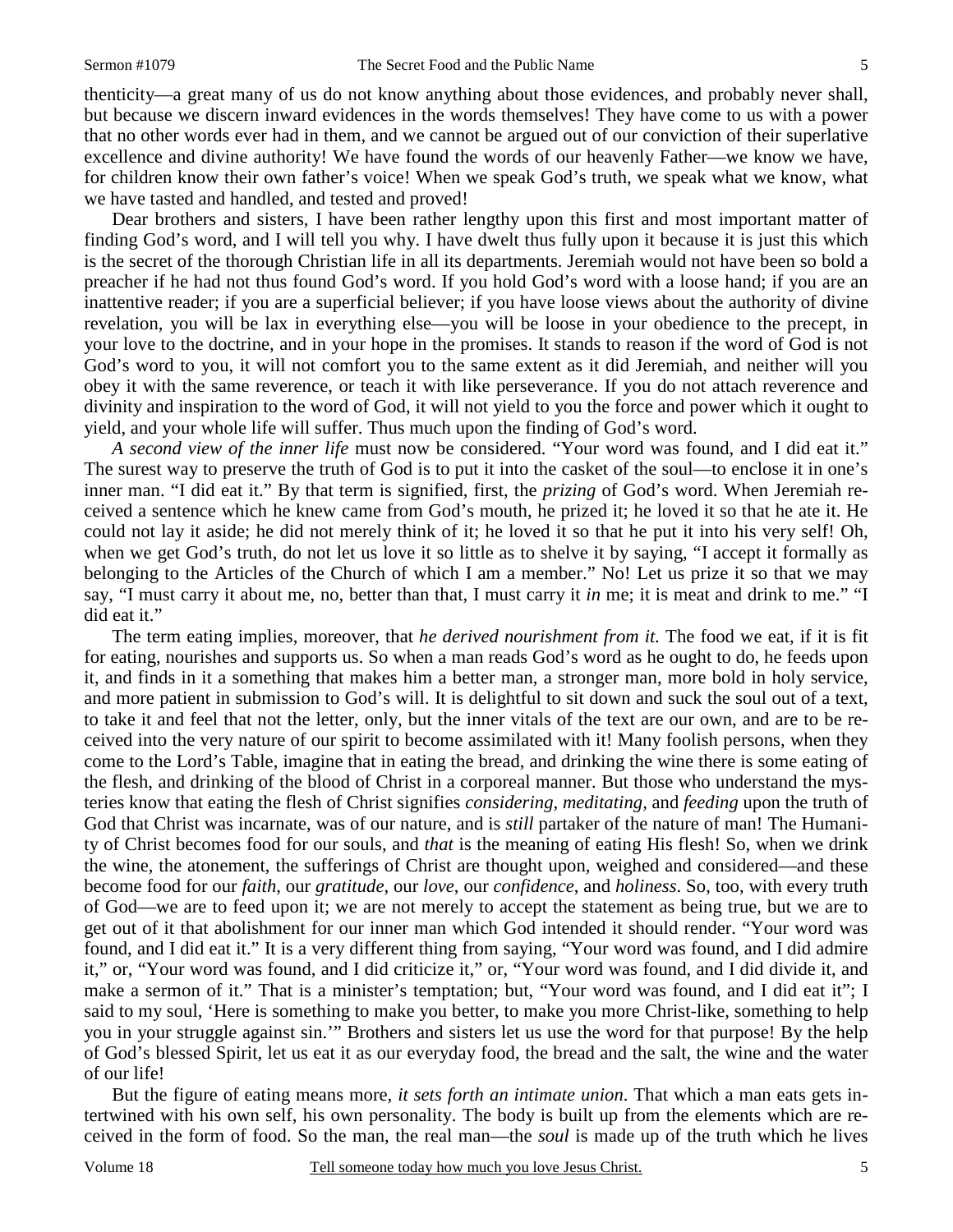upon. Some feed on error, and their whole manhood, their hope, their confidence—everything is built up on error, and their religion is deceitful throughout. But he that feeds upon God's word gets God's word to be a part of himself, and his faith and hope are all based upon the truth of God! I sometimes hear of a person giving up a certain doctrine; well, I am certain if a man gives up any doctrine of God's word, he never knew it, for he who knows God's truth knows that it has a clinging power, and will not be separated from us! The diligent believer, when he knows the word, learns it so well that he assimilates it into his own being. Let me illustrate this by a fact which is notable, in a lower sense, in certain natural persuasions. When Galileo was convinced that the world moved, they put him in prison for it. In his weakness he recanted, and said he believed it stood still, and that the sun moved. But the moment he got away from his persecutors, he stamped his foot and said, "But it *does* move!" And so he who knows the truth of God as it is in Jesus, has even a higher persuasion than that which ruled Galileo; he cannot belie the truth—he has got it so *into* himself, that he cannot give it up! Sirs, if you can run from Christ, you have not yet become His disciple; if you can leave Him, you never knew Him; if you can deny the truth of God, and utterly give it up, you have never known it savingly! But he who can say, "Your word was found, and I did eat it," may confront the foe, and when his enemy cries, "Give it up!" his reply will be, "How can I give it up? I have eaten it."

You remember the faithful servant who was sent by his master with a very valuable diamond, and who, when he was attacked on the road, swallowed the diamond? Well, but even then it might have been taken from him had the robbers killed him. But if the diamond had been of such a nature that the man, in eating it, could dissolve it, and assimilate it into him, all the thieves that ever attacked him could not take away from him that which he had eaten! And so, when a soul feeds upon the precious truth of God, all the devils in hell multiplied 50,000 times could not take the truth away from him! It is most important for this very reason that we should get such a grip of the truth of God that it should be, as it were, *burnt* into our souls—interwoven into the warp and woof of our very being to run like a silver thread right through our entire existence, so that you would tear that existence to pieces, and destroy it before you could destroy the truth that is worked in it. "Your word was found, and I did eat it."

See here then the secret power that will support a Christian's life, my beloved—the eating of God's word, the getting it thoroughly into one's soul. This is it which will make you speak and act as a Christian. There is a great deal of error in many Christians, and a great deal of sin; many try to correct the error and remove the sin, and they do well. But have you never heard a doctor say, when a person has been covered with some eruption, "I shall not deal with these eruptions at all; I shall apply no ointment. They are caused by the poorness of the patient's blood; I shall recommend to him a generous diet. I shall give him a strengthening medicine which will invigorate the system, and these blotches will disappear as a natural consequence"? Depend upon it, very many of the faults which are to be condemned in Christians are the result of their not leaning upon God's word; not knowing the whole of it, especially the strong meaty parts of it as they ought to. And if they did come to find God's word, and to eat it, their spiritual constitution would be stronger, and then they would throw off many of the ailments that are now such an injury to them; and they would become healthy, vigorous, mighty in the service of God!

Notice, now, *the third glimpse into the inner life.* "Your word was found, and I did eat it, and it was unto me the joy and rejoicing of my heart." Nothing makes a man as happy as the word of God; nothing makes him as full of delight, and gives his soul such peace as feeding upon the word of God! I preached the gospel on a certain occasion in a certain place of worship, and I preached the doctrine of the final perseverance of the saints, and it was not believed in by the minister. However, many of his people who heard the doctrine, and never would have believed it if I had mentioned the words, "final perseverance," drank it in, and it made them so very happy that the minister declared I had done a world of mischief by it, for he believed the good souls would never give up the doctrine! Truly, when God's word comes with the power that makes you joy and rejoice in it, your inward delight becomes to your heart a main reason for holding it tenaciously! I would cheerfully give up many doctrines if I believed that they were only party watchwords, and were merely employed for the maintenance of a sect—but those doctrines of grace, those precious doctrines of grace against which so many contend, I could not renounce or hate a jot of them because they are the joy and rejoicing of my heart! When one is full of health and vigor, and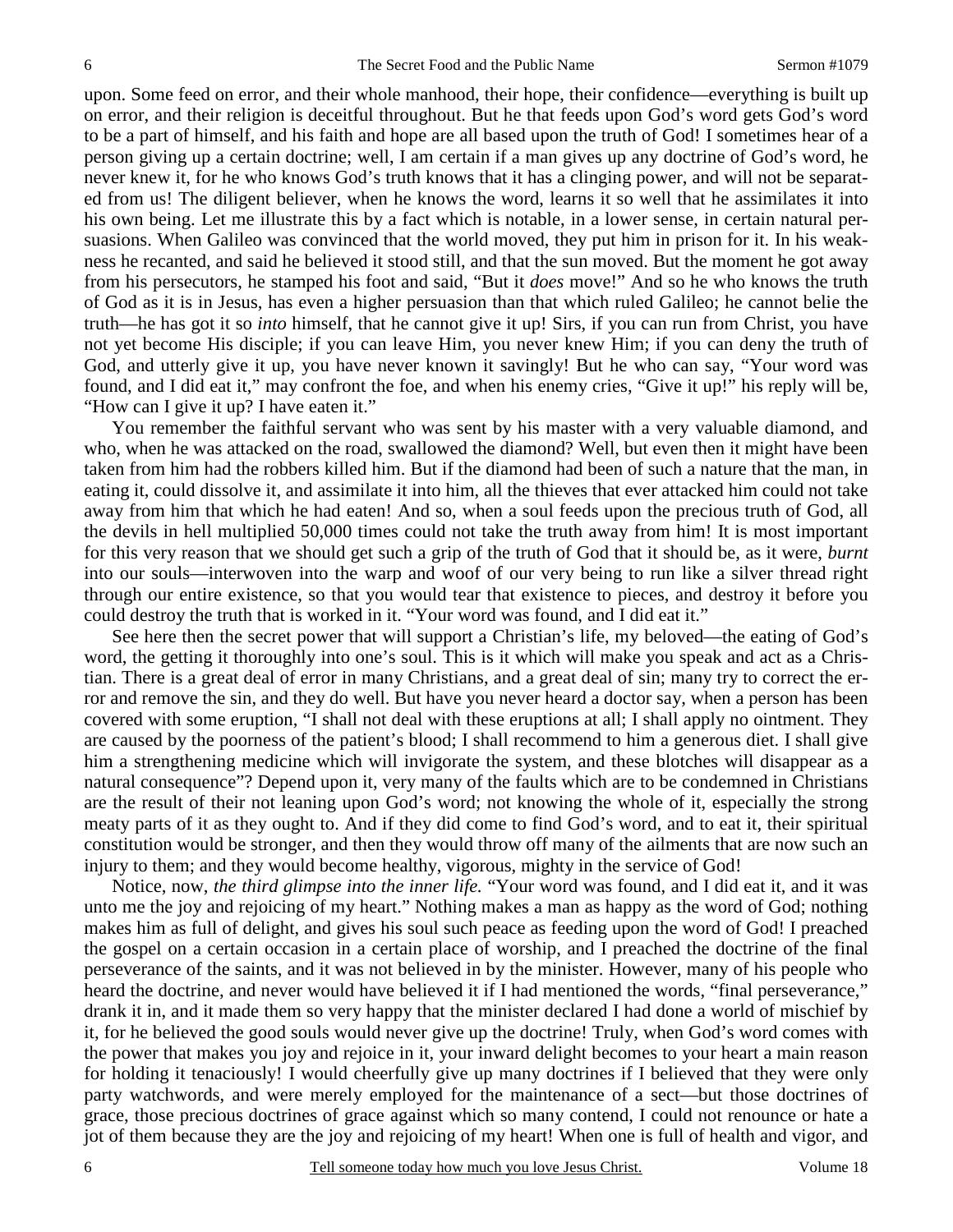has everything going well, you might, perhaps, live on the elementary truths of Christianity very comfortably; but in times of stern pressure of spirit, when the soul is much cast down, you need the marrow and the fatness! In times of inward conflict, salvation must be all of grace from first to last! Then it must not be according to the will of the flesh, but according to the will of God! Then you need an "everlasting covenant ordered in all things and sure." Then, "The sure mercies of David are precious," and then it is that you come to understand how those glorious truths of God which have been called Calvinistic, but which are really the truth of God's own word, are so much prized by old and advanced believers. Aged and tried saints, having had their senses exercised to discern good and evil, have also come to a period of life in which they need consolation; to a time in which deep experience calls for solid sustenance, and therefore they fall back on the *eternal truths of God* and rejoice in them! Beloved, may you know every truth of God's word by rejoicing in it! May you know its power to console you and uplift you in the time of distress, for, when you know the joy that flows from the truth of God into the regenerate heart, you will say—

### *"Should all the forms which men devise Assault my faith with treacherous art, I'll call then vanities and lies, And bind the gospel to my heart."*

These three things are the secret of a strong spiritual life—to find, to eat, and to rejoice in God's word!

**II.** Now, very briefly, we shall describe THE CHRISTIAN IN HIS OUTWARD LIFE, as he is mentioned here—"I am called by Your name, O LORD God of hosts." Now I think these words may be used in three ways.

First, the condition of Jeremiah was one which *he had attained by his conduct.* He was so continually preaching about Jehovah, so constantly insisting upon Jehovah's will, and going upon Jehovah's errands, that they came to call him, "Jehovah's man," and he was known by Jehovah's name. Now the man who loves God's word, and feeds on it, and rejoices in it, will so act that he will come to be called a Christian. He will not only *be* so, but he will be *called* so! Men will take knowledge of him that he has been with Jesus. If they do not give him the name in the sense of honoring him, they will give it as a nickname, but they will be sure to call him, in their hearts, at least, by such a title. An esteemed city missionary, who for years frequented public houses to preach the gospel there, was known as, "The man with the Bible," because he always carried his Bible with him. Oh, I wish many of us were known as, "The man with the Bible." Among the heathen it has frequently happened that earnest missionaries have been known as, "Jesus Christ's men," or the heathen have said, "Here comes God's man." We don't expect them to give us that title by word of mouth, but I could earnestly pray that every one of us may have it in some shape or other. You know generally the world will pick out some religious leader, and then they will abuse those who listen to him by calling them by his name. They need not blush at that, since it is often only the world's way of acknowledging that they are Christians—their acknowledging that they are the followers of that which is right and true. Years ago, when a man spoke of the things of God with great emotion, so that he quaked with holy trembling, they called him a "Quaker." It was but acknowledging that a power was influencing the man which the world did not understand. And when other persons were methodical and precise in their lives, they called them "Methodists"—persons who lived by method and rule. They needed not to be ashamed of that, and they were not; it was only another way of the world's pointing them out, and saying, "These are God's people." They thought it a sneer and meant it for a sneer, but it was an *honor!* To be called, "Jehovah's man," was an honor to Jeremiah, and to be called by any of these nicknames which signify that we belong to God, is an honor to aspire after, and not to be regretted! May we all win some opprobrious name, and wear it as our title of holy chivalry!

But this is a name, in the second place, which is *involved in the profession of every Christian.* "I am called by Your name, O LORD God of hosts." Of course you are called so, if your profession is true! You were baptized into the name of the Father, and of the Son, and of the Holy Spirit, and you then and there accepted that name! You are a believer in Christ, and therefore you are rightly called a Christian you cannot escape from it. By being a believer in Christ's name, you have Christ's name named upon